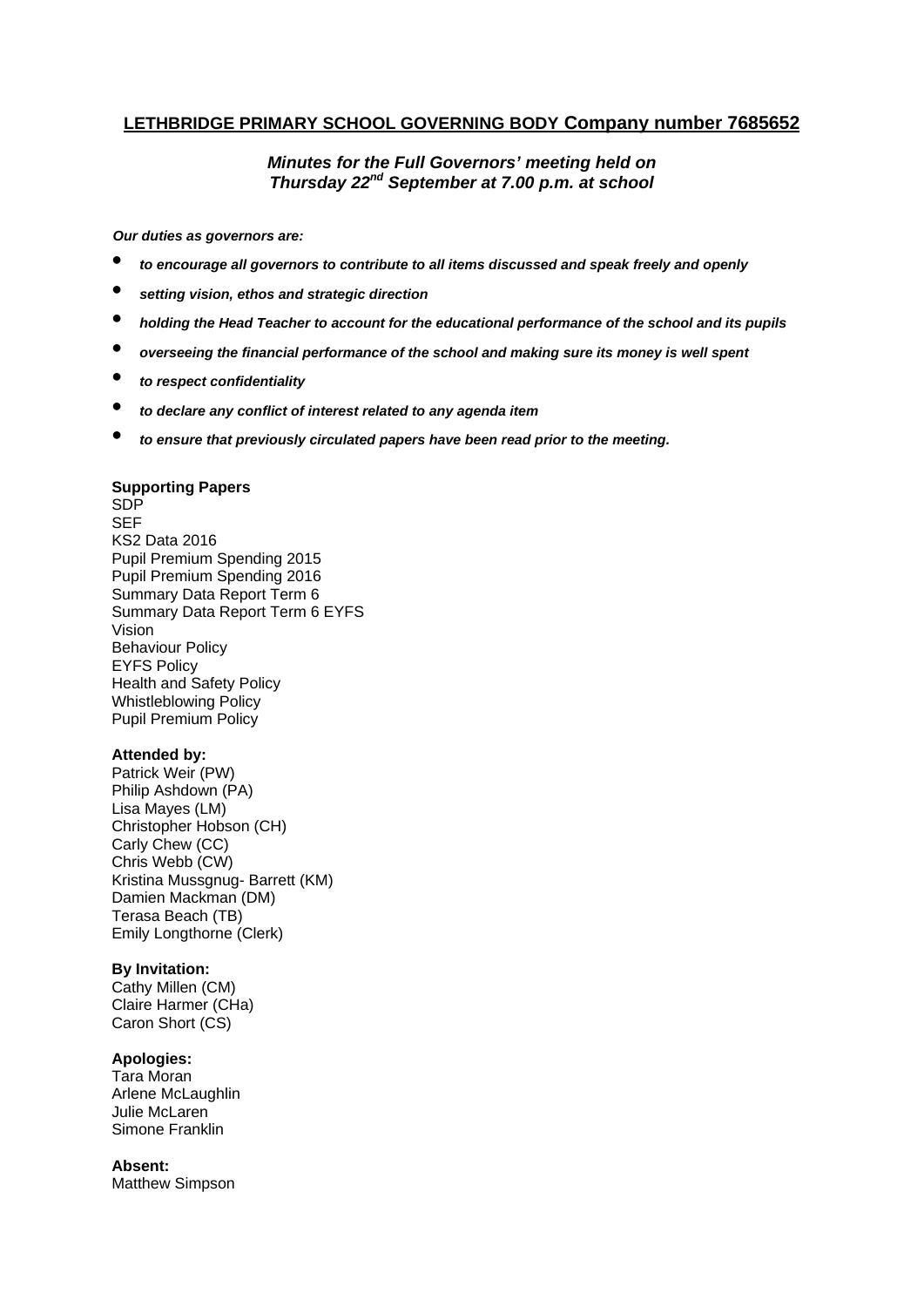### **1) Welcome, apologies and declarations of interest**

PW welcome everyone to the meeting. He welcomed LM in her new role as Acting Head, and CHa and CS as Acting Deputy Heads. PW notified governors of Peter Richardson's resignation after serving as a governor for a long time and thanked him for his work. Declaration of Interest forms were handed out and returned. The Governors' Code of Conduct Register was signed. **ACTION GOVERNORS RETURN DECLARATION OF INTEREST FORM BY 10th OCTOBER.** 

#### **2) Appointment of Chair and Vice-Chair**

PW and KM are happy to continue in their roles as Chair and Vice Chair. The Governors approved of this decision.

### **3) Notification of items for AOB**

PW- MAT discussion.

#### **4) Minutes of Previous Meeting 12.07.16**

The minutes were approved as a correct record of the meeting.

### **5) Matters Arising**

The free trial of Governorhub had been extended and all governors have logged on. Governors agreed to pay for the subscription, cost of £100 per year, as they have found it to be useful and more organised.

The Home School agreement had been amended.

#### **6) Review pecuniary interests register**

Declaration of Interest forms were circulated prior to the meeting and handed out at the meeting for governors to sign and return to the clerk.

#### **7) Data report from Head**

The reports had been circulated prior to the meeting. LM thanked all staff for outstanding data despite a difficult year regarding the new curriculum and testing.

In KS2 results in Reading, Grammar, Science and Maths were all above 90% and therefore significantly above the local authority average and national average. At 69.1%, teacher assessed writing tests results for Lethbridge were much lower. This is due to a discrepancy in moderation between Swindon and other local authorities, causing Swindon to have the lowest writing results in the country. LM said she is confident that at least 5 children's results should have been above expected, but were not. This would have increased the result to above the national average. Furthermore, Lethbridge writing results are more than 10% higher than the local authority average. LM is confident that we are able to prove that the writing scores are an anomaly based on examples of children's work and the data in reading, spelling and grammar. PW asked if the moderation issue had been fixed for next year. LM answered that they are looking into changing moderators having lost confidence in the current moderators. PW asked if other schools were considering changing moderators. LM answered that only academies can choose, but yes other schools are looking into other counties. Therefore we should choose to go where the other Swindon schools go in order to share moderation meetings. This will be brought to governors when a decision is required. The Progress scores also show an anomaly for writing due to the moderating process, however we were still comfortably within the floor targets for progress.

In KS1, the national pass rate for the Phonics screening check was 76% meaning Lethbridge scored significantly higher at 81%. The children have had the new curriculum from the beginning and results are very good, showing the high standard of teaching.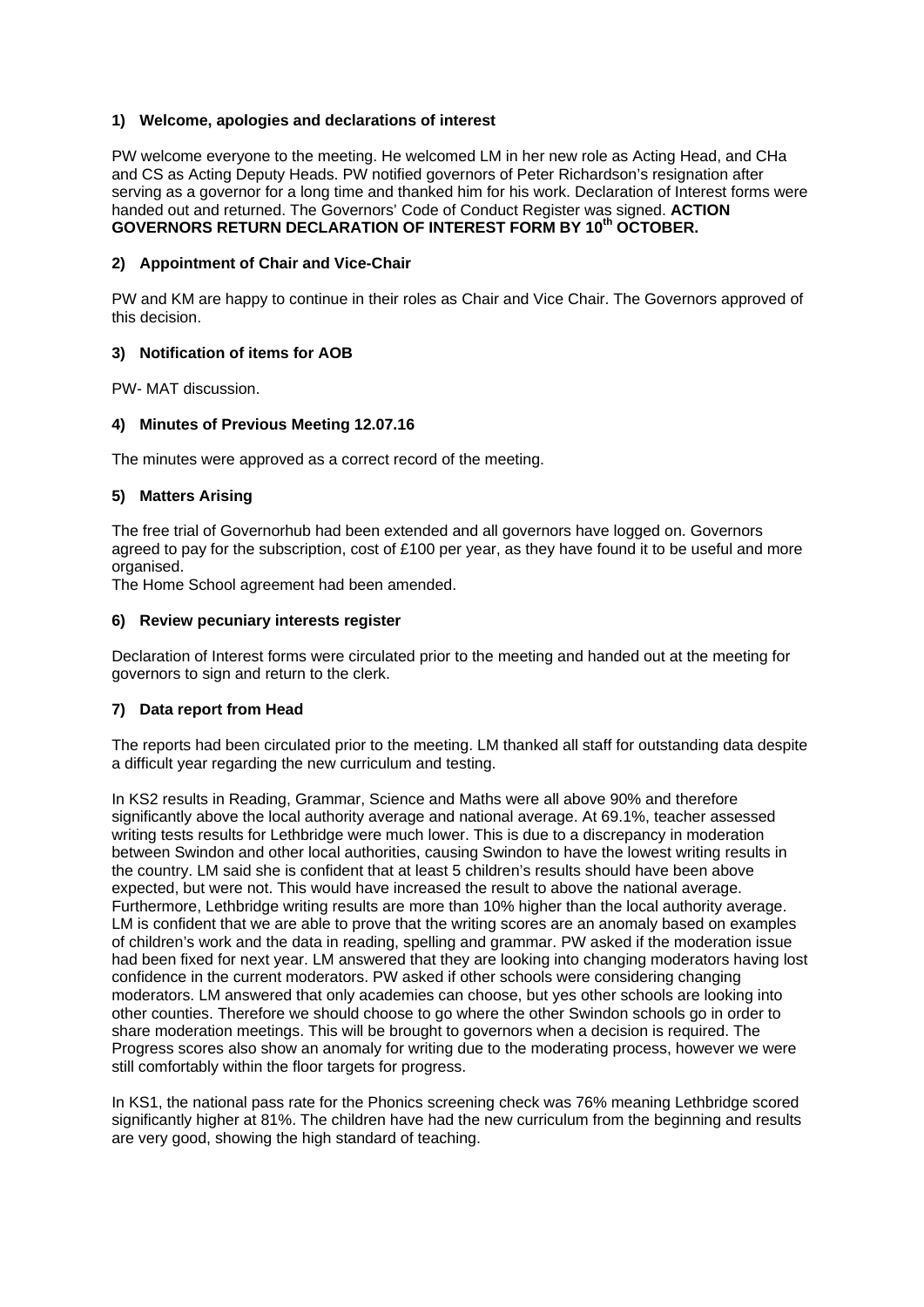EYFS attainment is outstanding and well above the LA. Areas to improve are decreasing the gender gap between boys' and girls' writing and improving access to technology.

DM asked what the parents response to the SATS results were, particularly the writing. LM answered that parents were pleased with the results, especially with the uncertainties of the new assessments.

. PW thanked staff for their hard work and another set of fantastic results.

## **8) Pupil Premium Report**

The report had been circulated prior to the meeting. The report showed the aims of the spending, interventions, cost and staff involved. Examples of spending are on academic support, social and emotional groups and school trips. LM said that she is pleased with the value for money and therefore the plans for next year are to stay the same with a few additions. The KS2 results showed that there was no gap between PP children and other children. PW asked how our spending compares to other schools. LM replied that we do not have many PP children and therefore receive less money, and the PP children are throughout the year groups and so spending is spread across the school. PW asked what the changes for this year are. LM answered additional TA support in year 6 and a Specialist Play Therapist.

## **9) New School Development Plan**

The SDP was written on the Senior Leadership planning day, and written with the belief that Lethbridge is an Outstanding school. The areas for development in progress and development are: EYFS- To close gender gap in writing and improve technological experiences, KS 1 – ensure children that have fallen behind from their year R results catch up in reading and writing and in KS2 – to improve progress scores so all children make at least expected progress and a significant number exceed this and to improve Parent Communication. CH informed governors that he had heard of a social media program run by schools for parent communication. CS and CW replied that they have been looking into a free app called Class Dojo. CW also now has secured ownership of the Lethbridge facebook page and has set up a twitter account( @LethbridgePri) which they are building up. LM added that parents' surveys are also useful and we get positive feedback from the variety of experiences, such as residential trips, that Lethbridge offers. LM told the governors that with new leaders in roles, they will need to be able to articulate their understanding of the school. PA suggested mock interviews. KM recommended governors actively visit the school and know the current children, not just leavers' results as Ofsted inspectors have high expectations of governors. PW suggested that governors revisit this at the next meeting. **ACTION CLERK- ADD TO AGENDA.**

## **10) New Prospectus**

The prospectus will be completed once the Head Boy and Head Girl for this year have been revealed.

## **11) Head performance review - date to agree**

LM and Pay Panel to agree meeting dates for before half term for Teachers' performance review and pay. **ACTION PAY PANEL/LM.** 

## **12) Website Compliance Report**

The 2016 data is to be added to the website once it has been validated. LM is considering how to present the writing scores. TB said that the end of year governors' newsletter had mentioned moderation of writing results, so the subject should be followed up. PW suggested stating that the discussions are ongoing.

#### **13) Policies**

*Vision, Pupil Premium, Behaviour EYFS, Health and Safety, Whistle- Blowing* 

DM mentioned that the new head teacher needed updating on the Whistle-blowing policy. **ACTION CLERK- AMEND**. Otherwise, all the policies were approved.